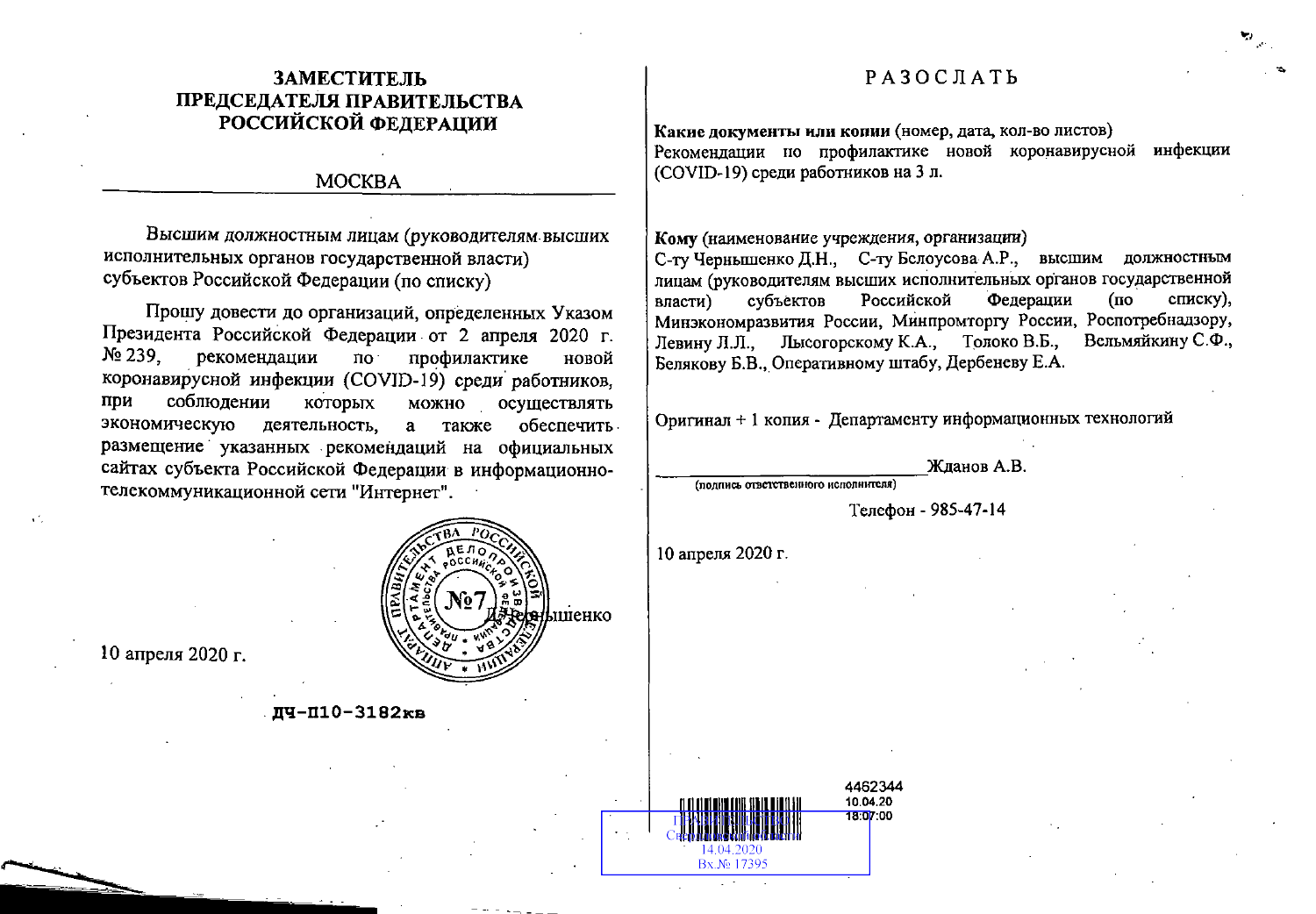### Рекомендации по профилактики новой коронавирусной инфекции (COVID-19) среди работников.

Работа по профилактике распространения новой коронавируеной инфекции (COVID-19) должна быть реализована работодателями по следующим направлениям:

é.

1. Предотвращение заноса инфекции на предприятие (в организацию).

 $2.$ Принятие недопущению распространения MCD **TIO** новой коронавирусной инфекции (COVID-19) в коллективах на предприятиях (в организациях).

3. Другие организационные мероприятия по предотвращению заражения работников.

1. В рамках профилактических мер по предотвращению заноса инфекции на предприятие (в организацию) рекомендуется осуществлять следующие меры:

1.1. Организация ежедневного перед началом рабочей смены «входного фильтра» с проведением бесконтактного контроля температуры тела работника и обязательным отстранением от нахождения на рабочем месте лиц с повышенной температурой тела и/или с признаками инфекционного заболевания; уточнением состояния здоровья работника и лиц, проживающих вместе с ним, информации о возможных контактах с больными лицами или лицами, вернувшимися из другой страны или субъекта Российской Федерации (опрос, анкетирование и др.).

1.2. Организация при входе на предприятие мест обработки рук кожными антисептиками, предназначенными для этих целей (в том числе с помощью установленных дозаторов), или дезинфицирующими салфстками.

1.3. Ограничение доступа на предприятие (в организацию) лиц, не связанных с его деятельностью, за исключением работ, связанных с производственными процессами (ремонт и обслуживание технологического оборудования).

1.4. Организация работы курьерской службы и прием корреспонденции бесконтактным способом (выделение специальных мест и устройств приема корреспонденции).

2. В рамках профилактических мер по недопущению распространения новой коронавирусной инфекции (COVID-19), сокращения контактов между ограничения воздушно-капельного сотрудниками для и контактного механизмов на предприятиях (в передачи инфекции организациях) работодателям целесообразно организовать и осуществлять следующие мероприятия:

ДЧ-П10-3182кв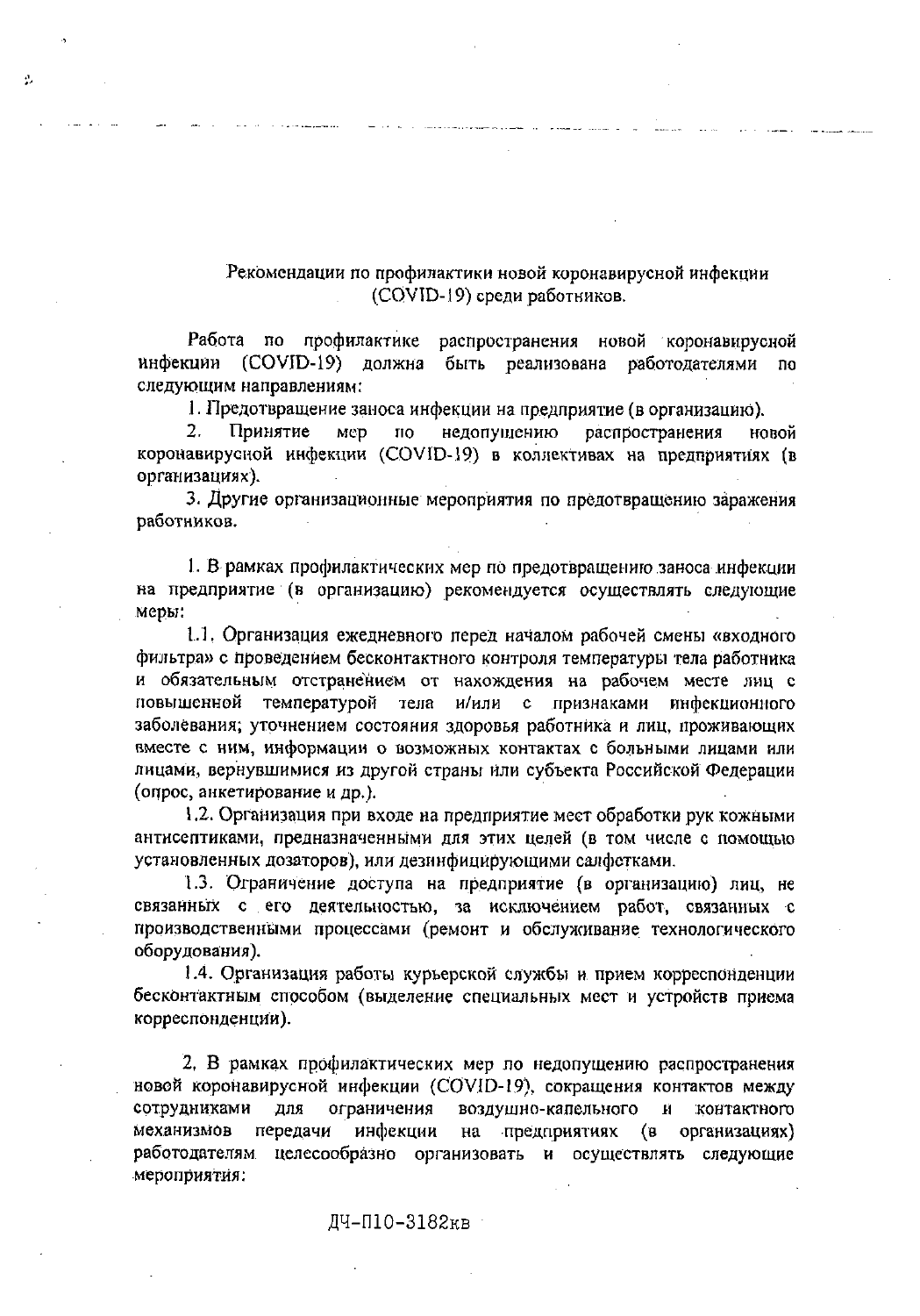2.1. Ограничение контактов между коллективами отдельных цехов, участков, отделов и функциональных рабочих групп, не связанных общими задачами и производственными процессами (принцип групповой ячейки). рабочих потоков и разобщение коллектива посредством Разделение размещения сотрудников на разных этажах, в отдельных кабинетах, организации работы в несколько смен.

2.2. Ограничение перемещения работников в обеденный перерыв и во время перерывов на отдых: выхода за территорию предприятия (организации), перемещение на другие участки, в отделы, помещения, не связанные с выполнением прямых должностных обязанностей.

2.3. При необходимости выделение сотрудников, отвечающих за перемещение материалов, изделий и документов между цехами, участками, отделами и обеспечение их средствами защиты органов дыхания и перчатками.

2.4. Внедрение преимущественно электронного взаимодействия, а также использование телефонной связи для передачи информации.

2.5. Прекращение проведения любых массовых мероприятий на предприятии (в организации), запрет участия работников в мероприятиях других коллективов.

2.6. При централизованном питании работников организация посещения столовой коллективами цехов, участков, отделов в строго определенное время по утвержденному графику.

При отсутствии столовой - запрет приема пищи на рабочих местах, выделение для приема пищи специально отведенной комнаты или части помещения, с оборудованной раковиной для мытья рук и дозатором для обработки рук кожным антисептиком.

2.7. Организация работы столовых в соответствии с рекомендациями по проведению профилактических  $\mathbf{H}$ дезинфекционных мероприятий ПО предупреждению распространения новой коронавирусной инфекции в организациях общественного питания.

2.8. Оборудование умывальников для мытья рук с мылом и дозаторов для обработки рук кожными антисептиками в местах общественного пользования.

Обеспечение 2.9. работников, контактирующих при работе  $\mathbf{c}$ посетителями, запасом одноразовых масок (исходя из продолжительности рабочей смены и смены масок не реже 1 раза в 3 часа), а также дезинфицирующих салфеток, кожных антисептиков для обработки рук, дезинфицирующих средств. Повторное использование одноразовых масок, а также использование увлаженных масок не допускается.

2.10. Проведение ежедневной (ежесменной) влажной уборки служебных помещений и мест общественного пользования (комнаты приема пищи, отдыха, туалетных комнат) с применением дезинфицирующих средств вирулицидного действия. Дезинфекция с кратностью обработки каждые 2-4 часа всех контактных поверхностей: дверных ручек, выключателей, поручней, перил, поверхностей столов, спинок стульев, оргтехники.

2.11. Обеспечение не менее чем пятидневного запаса моющих и дезинфицирующих средств, средств индивидуальной защиты органов дыхания (маски, респираторы), перчаток.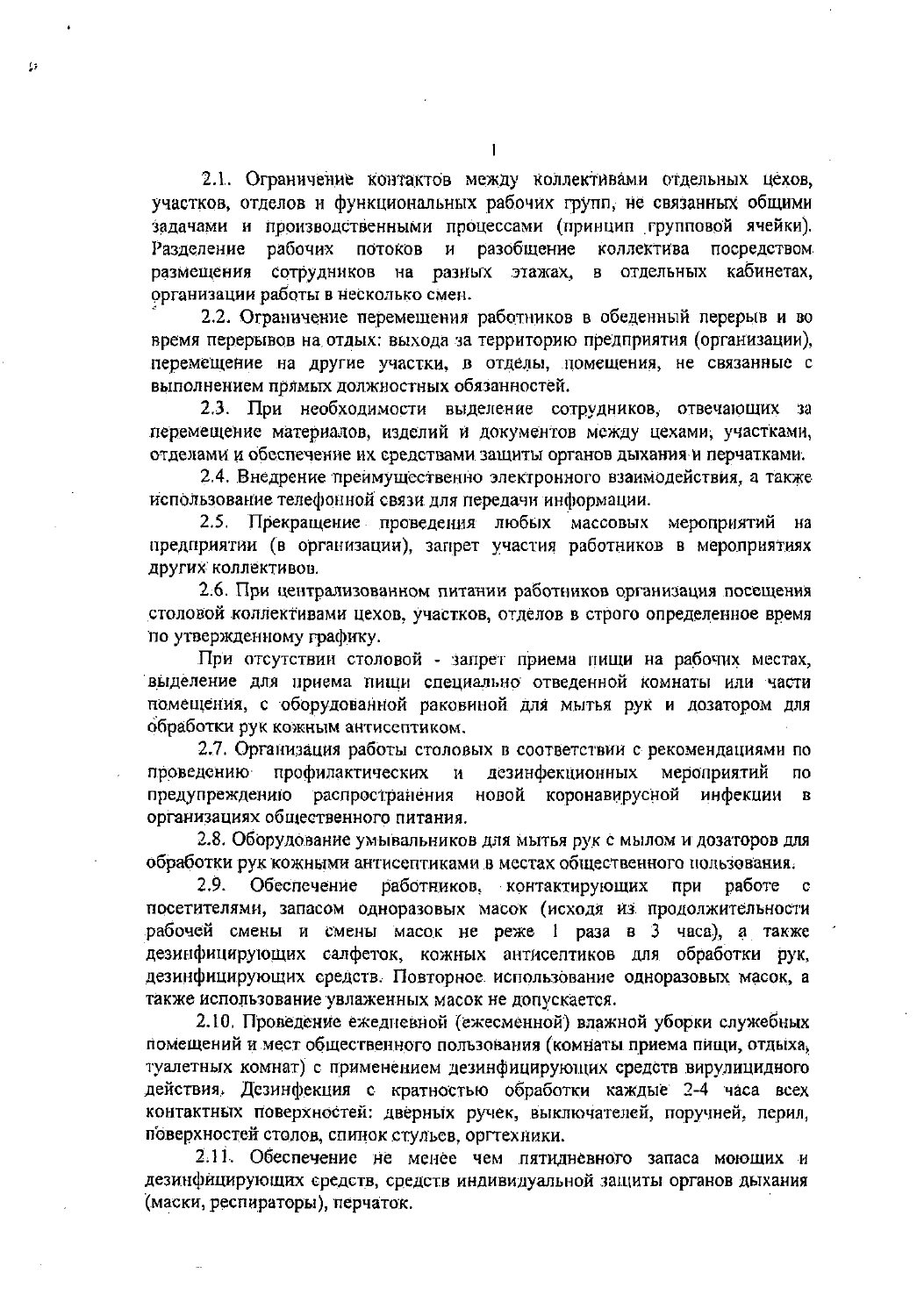2.12. Применение в помещениях с постоянным нахождением работников бактерицидных облучателей воздуха рециркуляторного типа.

2.13. Регулярное проветривание (каждые 2 часа) рабочих помещений.

**Усилить** контроль  $2.14.$  $3a$ применением работниками средств индивидуальной защиты от воздействия вредных производственных факторов.

3. Другие организационные мероприятия no. предотвращению распространения коронавирусной инфекции (COVID-19) должны включать следующие меры:

3.1. Проведение информирования работников о необходимости соблюдения мер профилактики, правил личной и общественной гигиены: режима регулярного мытья рук с мылом или обработки кожными антисептиками в течение всего рабочего дня, после каждого посещения туалета, перед каждым приемом пищи.

Рекомендуется использование информационных материалов с сайта Роспотребнадзора и из других официальных источников (сайты Всемирной организации здравоохранения, органов исполнительной власти субъектов Российской Федерации, территориальных органов Роспотребнадзора).

3.2. Ограничение направления сотрудников в командировки.

3.3. Временное отстранение от работы или перевод на дистанционную форму работы лиц из групп риска, к которым относятся лица старше 65 лет, а также имеющие хронические заболевания, сниженный иммунитет, беременные, с обеспечением режима самоизоляции в период подъема и высокого уровня заболеваемости новой коронавирусной инфекции (COVID-19).

3.4. Организация в течение рабочего дня осмотров работников на признаки респираторных заболеваний с термометрией (при наличии на предприятии медицинского персонала).

 $3.5.$ Временно приостановить проведение предварительных И периодических медицинских осмотров до снятия ограничений на территории субъекта, за исключением медицинских осмотров отдельных категорий работников, указанных в пунктах 14 - 26 приложения № 2 приказа Минздравсоцразвития России от 12.04.2011 № 302н «Об утверждении перечней вредных и (или) опасных производственных факторов и работ, при выполнении проводятся обязательные предварительные и которых периодические медицинские осмотры (обследования), и Порядка проведения обязательных предварительных и периодических медицинских осмотров (обследований) работников, занятых на тяжелых работах и на работах с вредными и (или) опасными условиями труда», а также медицинских осмотров, проводимых для отдельных категорий работников в начале рабочего дня (смены), а также в течение и (или) в конце рабочего дня (смены), проведение которых регламентировано частью третьей ст.213 Трудового кодекса Российской Федерации.